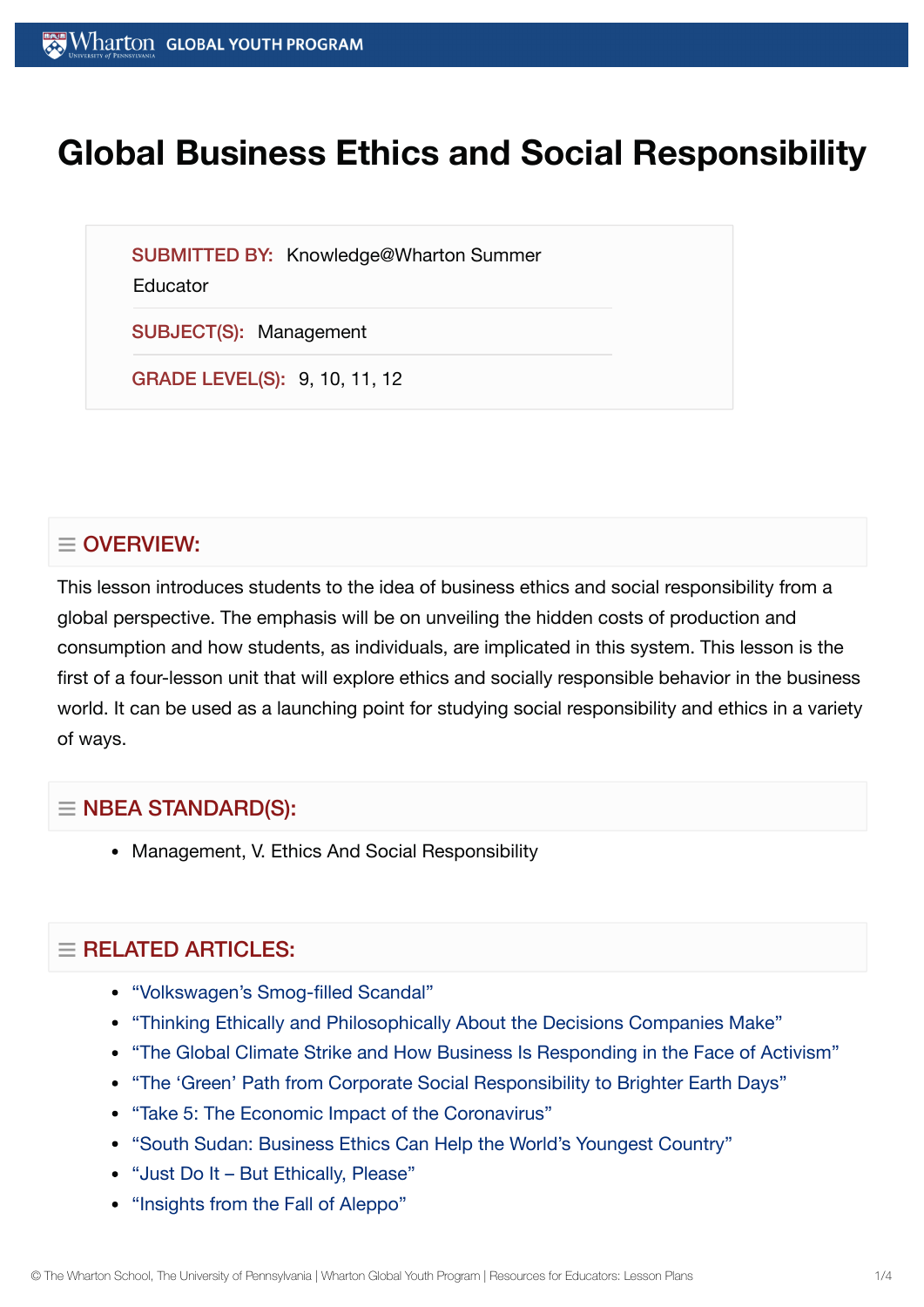- "Fighting for [Environmental](https://globalyouth.wharton.upenn.edu/articles/fighting-for-environmental-justice/) Justice"
- "Career Insight: Thinking about [Business Ethics in](https://globalyouth.wharton.upenn.edu/articles/career-insight-thinking-business-ethics-practical-way/) a Practical Way"
- "Career Insight: Serguei Netessine on the [Importance](https://globalyouth.wharton.upenn.edu/articles/career-insight-serguei-netessine-important-develop-global-perspective/) of Thinking Globally"
- "Career Insight: 3 Honest [Reflections from](https://globalyouth.wharton.upenn.edu/articles/career-insight-3-honest-reflections-foreign-policy-specialist-susan-rice/) Foreign Policy Expert Susan Rice"

### **Common Core Standard(s):**

- CCR Standard for Reading: Read closely to determine what the text says explicitly and make logical inferences from it; cite specific textual evidence when writing or speaking to support conclusions drawn from the text.
- CCR Standard for Reading: Determine central ideas or themes of a text and analyze theirdevelopment; summarize the key supporting details and ideas.

**Objectives/Purposes:** To engage students in thinking about the social cost of production and its current and future roles in the business process. To encourage critical thinking on the information they gather. To encourage students to think about the ethical and custodial nature of leadership.

### **Other Resources/Materials:**

The Story of Stuff: <http://www.youtube.com/storyofstuffproject#p/u/0/9GorqroigqM>

## **Activities:**

1) Prepare students to watch the YouTube video: "The Story of Stuff" with the following questions in mind: *(* video *20 mins)*

- a. Where am I located in the tale of this video?
- b. How can I be a part of the solution to the problems presented in the video?
- c. What businesses or products come to mind as you watch this video?
- d. What things were you surprised to learn about through the video?
- e. What might the consequences be if we did things differently?

2) Discuss with the students their reaction to the video and record their comments. Refer to the questions above. *(12 mins)*

3) Wrap up: *(6 mins)* Inform students that the video was chosen as an introduction to examining business ethics and social responsibility. From here, they will examine more specific cases of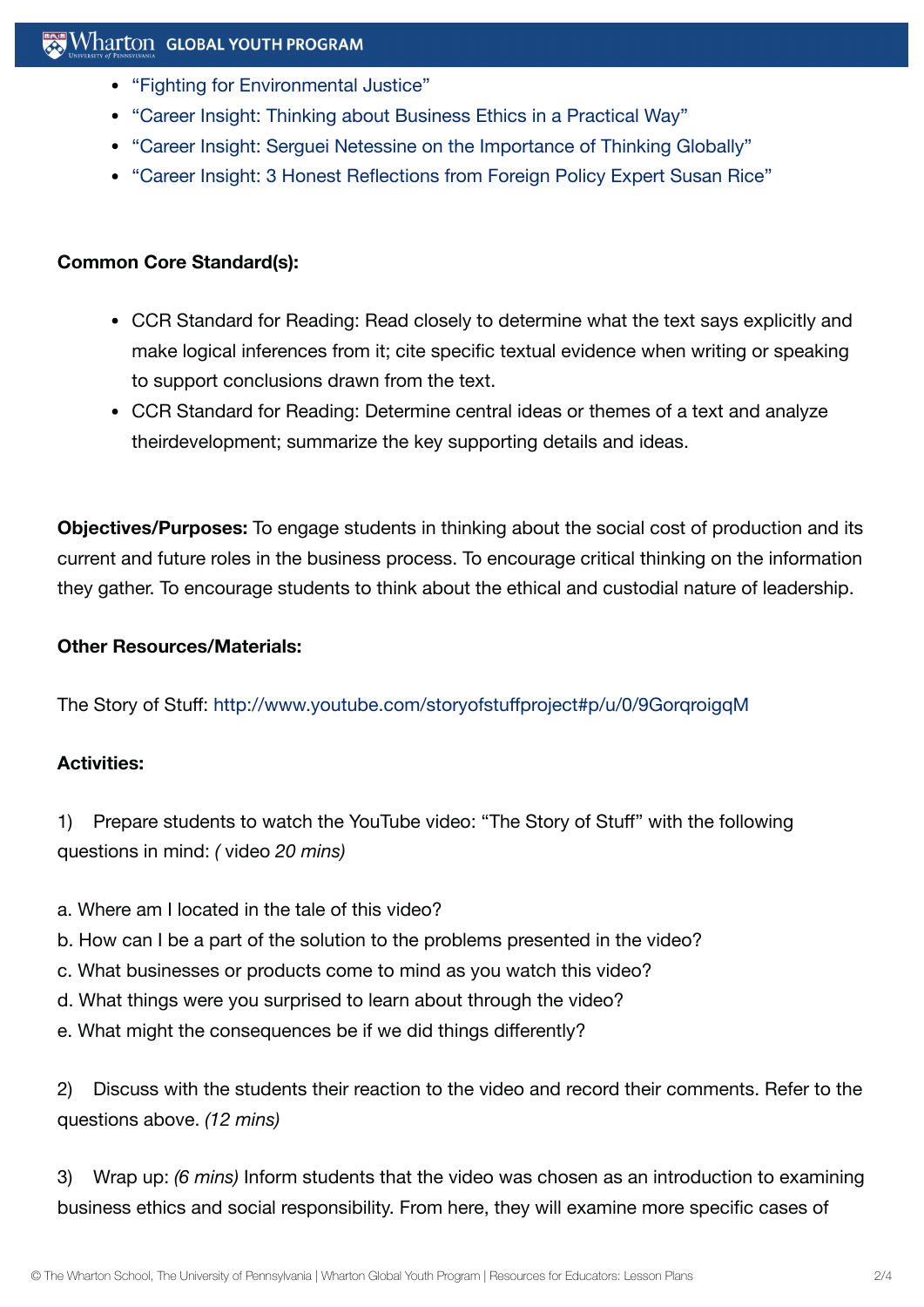#### Wharton GLOBAL YOUTH PROGRAM

these issues and their impending role as future workers and leaders, in addition to their current role as consumers. Before going further, the students should pair up or form small groups and work on defining the following terms: *(5-7 mins)*

a. What are "ethics" (the rules and principles that define right and wrong behavior)? b. What does it mean to be "socially responsible"?

4) Report out: *(7 mins)* The teacher will write the students' responses on newspaper print and encourage students to refine their answers based on others' responses. Ask students how these two terms are related?

**Tying It All Together:** Inform students that the video was chosen as an introduction to examining business ethics and social responsibility. From here, they will examine more specific cases of these issues and their own impending role as future workers and leaders, in addition to their current role as consumers.

**Practice Outside of the Classroom:** Ask students to reflect on a product, business or industry practice that they appreciate. How does this product/business/industry practice make the community better?

**What Worked and What I Would Do Differently:** The students consistently enjoyed the "Story of Stuff" video. It packs a lot of information into one video, so there is much to talk about afterwards. Some teachers might want to focus the students' attention towards a couple of particular ideas. The first time I showed the video, I gave the students questions to think about while they watched the video. In another showing, I did not include guiding questions beforehand, and relied on the students to talk about the things that struck them the most. In either case, the discussion that followed was quite good. Students often reported that they were feeling much more aware of issues than before. To my surprise, a number of students did not feel guilty about benefiting from cheap labor and the resources used abroad in the production of the goods they desired. In many cases, they felt that people in developing nations had simply made bad choices in taking low-wage jobs, rather than seeing the situation as exploitation.

Hence, it was important that I highlighted how their own livelihoods were affected in this process (loss of jobs) and how it was important for them to consider other choices. I also did not anticipate that students wouldn't recognize the profit margin factor as the reason why companies produced so many goods abroad. They only focused on the discounted pricing aspect for themselves, without considering the huge profit margins embedded within these manufacturing choices. I used an example of a designer handbag maker that I had read about last year to broadly illustrate this point. I walked the students through an exercise of breaking down the